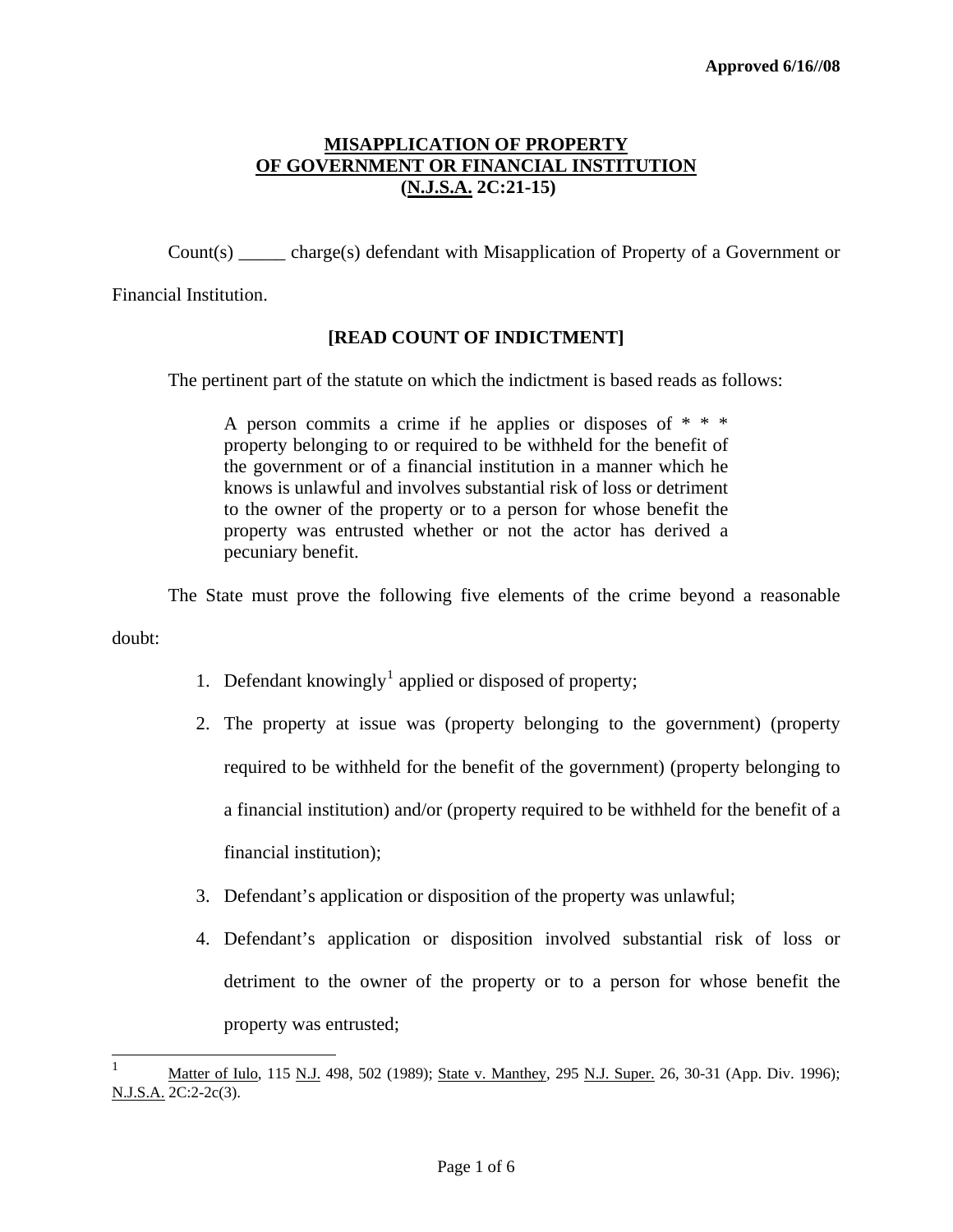- 5. Defendant knew that his/her conduct was unlawful; and
- 6. Defendant knew that his/her conduct involved a substantial risk of loss or detriment to the owner of the property or the person for whose benefit the property was entrusted.

 The first element the State must prove beyond a reasonable doubt is that defendant knowingly applied or disposed of property. Here the State asserts that the property was [describe property].

The term "property" means anything of value,<sup>[2](#page-0-1)</sup> even though it may be impossible to identify particular property as belonging to the victim at the time defendant allegedly misapplied the property because the victim's property may have been mixed with or joined with other property.

 Defendant must have applied or disposed of the property knowingly. A person acts knowingly as to the nature of his/her conduct or the attendant circumstances if he/she is aware that his/her conduct is of that nature, or that such circumstances exist, or he/she is aware of a high probability of their existence. One acts knowingly as to a result of his/her conduct if he/she is aware that it is practically certain that his/her conduct will cause such a result. One acts knowingly if one acts with knowledge, if one acts consciously, if one comprehends his/her acts.

Knowledge is a condition of the mind. It is rarely susceptible of direct proof, but must ordinarily be inferred from the facts. Therefore, it is not necessary that the State produce witnesses to testify that an accused said that he/she had a certain state of mind when he/she engaged in a particular act. It is within your power to find that such proof has been furnished

i<br>L

<span id="page-1-0"></span><sup>2</sup> N.J.S.A. 2C:20-1g. The statutory definition gives examples of various types of property as being included in the definition, such as trade secrets and choses in action. Reference should be made to the statutory definition in particular cases to determine whether additional language should be charged.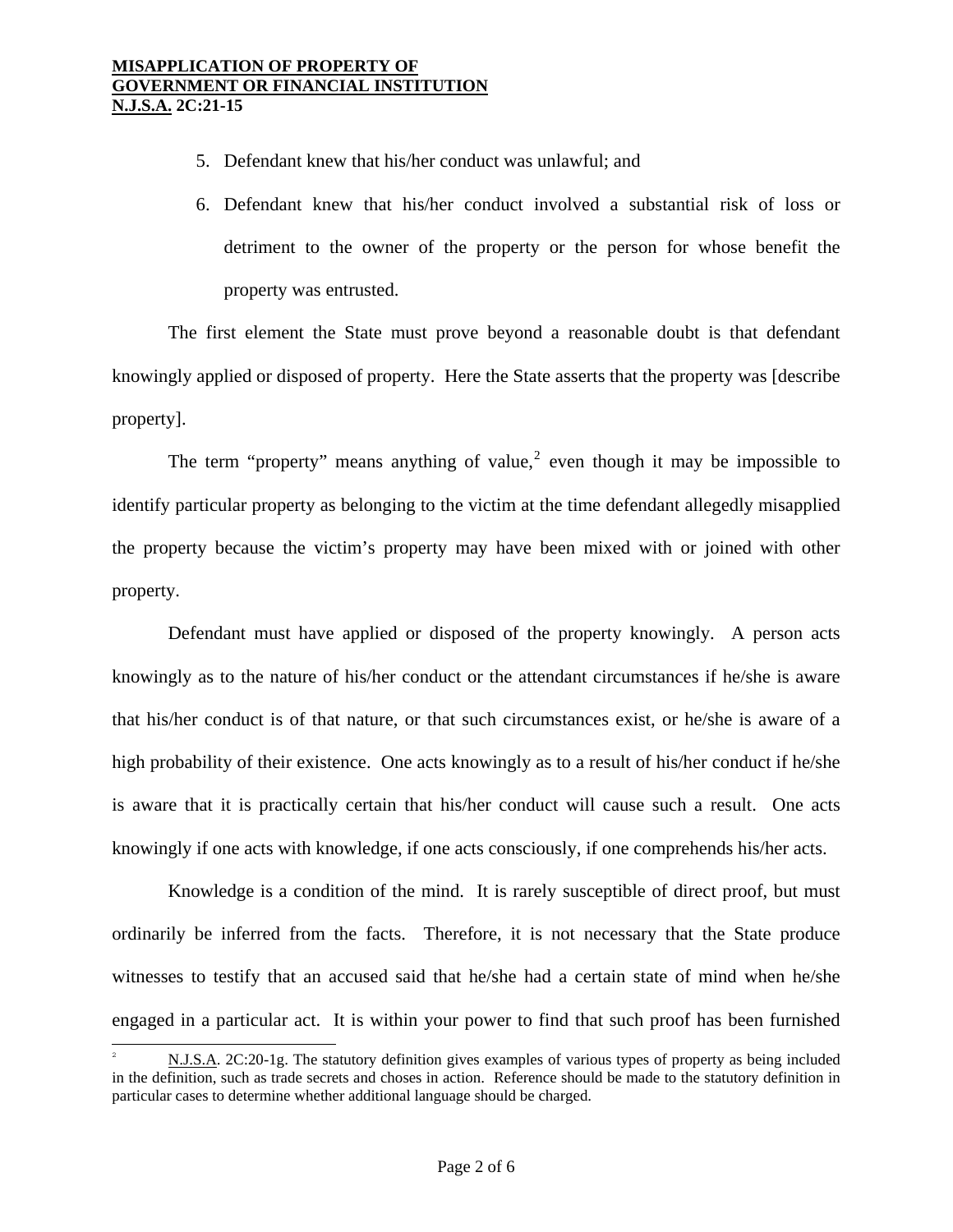beyond a reasonable doubt by inference which may arise from the nature of his/her acts and his/her conduct, and from all he/she said and did at the particular time and place, and from all the surrounding circumstances.

The second element the State must prove beyond a reasonable doubt is that the property at issue was [**CHOOSE APPROPRIATE**:] (property of the government) (property required to be withheld for the benefit of the government) (property belonging to a financial institution) and/or (property required to be withheld for the benefit of a financial institution).

## **[CHARGE AS APPLICABLE]**

The term "government," includes the United States, any state, county, municipality, or other political unit, or any department, agency or subdivision of any of the foregoing, or any corporation or other association carrying out the functions of government.<sup>[3](#page-1-0)</sup>

"Financial institution" means a bank, insurance company, credit union, savings and loan association, investment trust or other organization held out to the public as a place of deposit of funds or medium of savings or collective investment.<sup>[4](#page-2-0)</sup>

### **[RESUME CHARGE IN ALL CASES]**

The third element that the State must prove beyond a reasonable doubt is that defendant's application or disposition of the property was unlawful.

Fourth, the State must prove beyond a reasonable doubt that defendant's application or disposition of the property involved substantial risk of loss or detriment to the owner of the property, in this case, [name owner].

<span id="page-2-1"></span> 3  $\frac{N.J.S.A.}{N.I.S.A.}$  2C:20-1d.

<span id="page-2-0"></span>N.J.S.A. 2C:20-1c.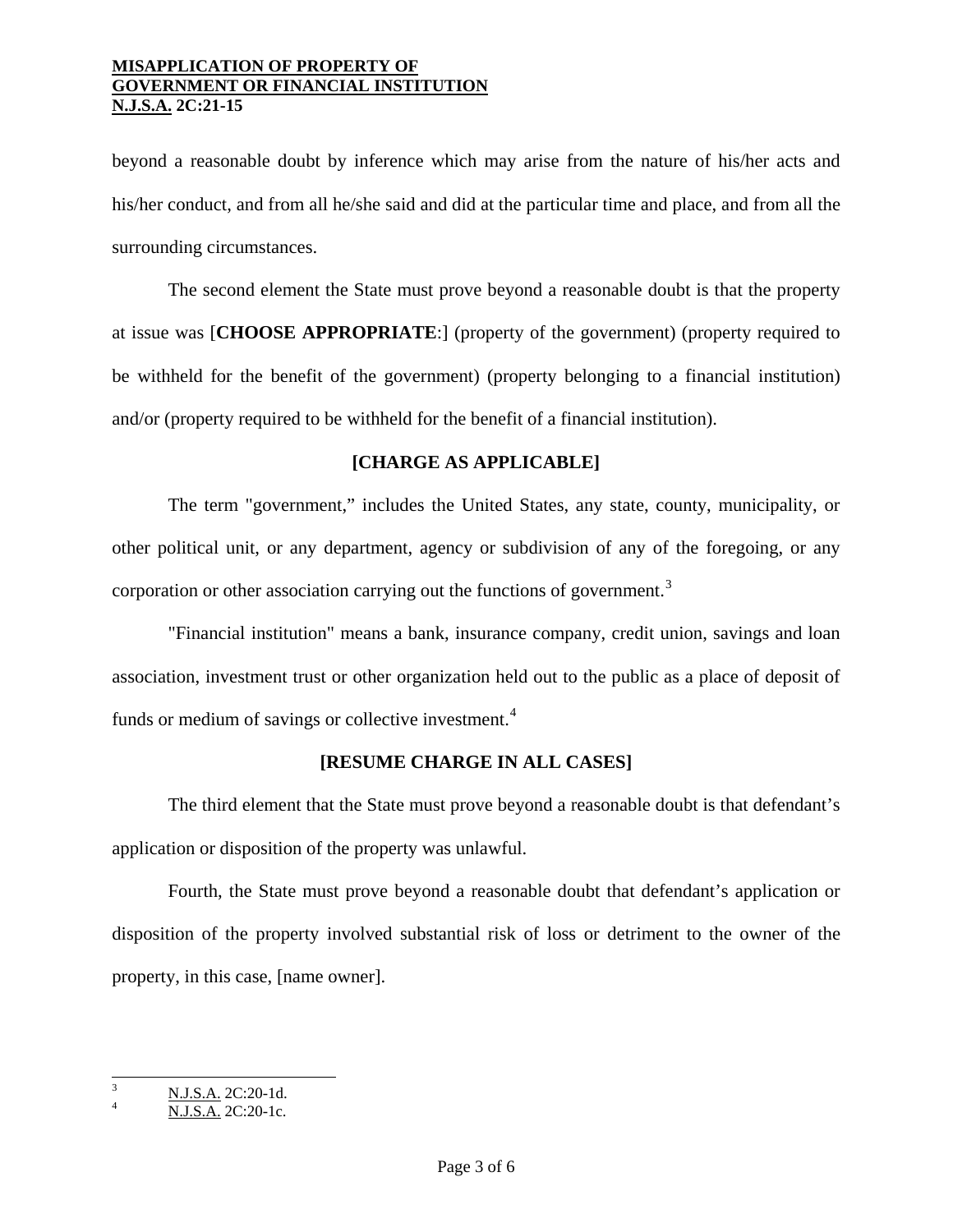Fifth, the State must prove beyond a reasonable doubt that defendant knew that his/her conduct was unlawful. I have already defined knowingly for you.

Sixth, the State must prove beyond a reasonable doubt that defendant knew that his/her application or disposition of the property involved a substantial risk of loss or detriment to the owner of the property or the person for whose benefit the property was entrusted. A substantial risk is one that is of such a nature and degree that, considering the nature and purpose of defendant's conduct and the circumstances known to him/her, its disregard involves a gross deviation from the standard of conduct that a reasonable person would observe in defendant's situation. In other words, the State must prove beyond a reasonable doubt that defendant knew that it was very likely that his/her treatment of the property would create a risk of loss or detriment to the owner or person for whose benefit the property was entrusted, that defendant went ahead anyway, where a reasonable person would not. I have already defined knowing for you. It is not necessary for the State to prove that defendant himself/herself derived a benefit during his/her application or disposition of the property.<sup>[5](#page-2-1)</sup>

If the State has proven each of the six elements of this crime beyond a reasonable doubt, then you must find defendant guilty of misapplication of property. On the other hand, if the State has failed to prove any element beyond a reasonable doubt, you must find him/her not guilty. If you find defendant not guilty, your consideration of the misapplication of property of government or financial institutional charge should end here.

<span id="page-3-0"></span> 5 If defendant derived no benefit from his misapplication, he is guilty of a fourth-degree crime under this section. See Cannel, New Jersey Criminal Code Annotated, comment 3 on N.J.S.A. 2C:21-15 (2008); American Law Institute, Model Penal Code and Commentaries, § 224.13, comments 1 and 3 at pp. 358-60, 363 (1980) (distinguishing this crime from embezzlement and theft).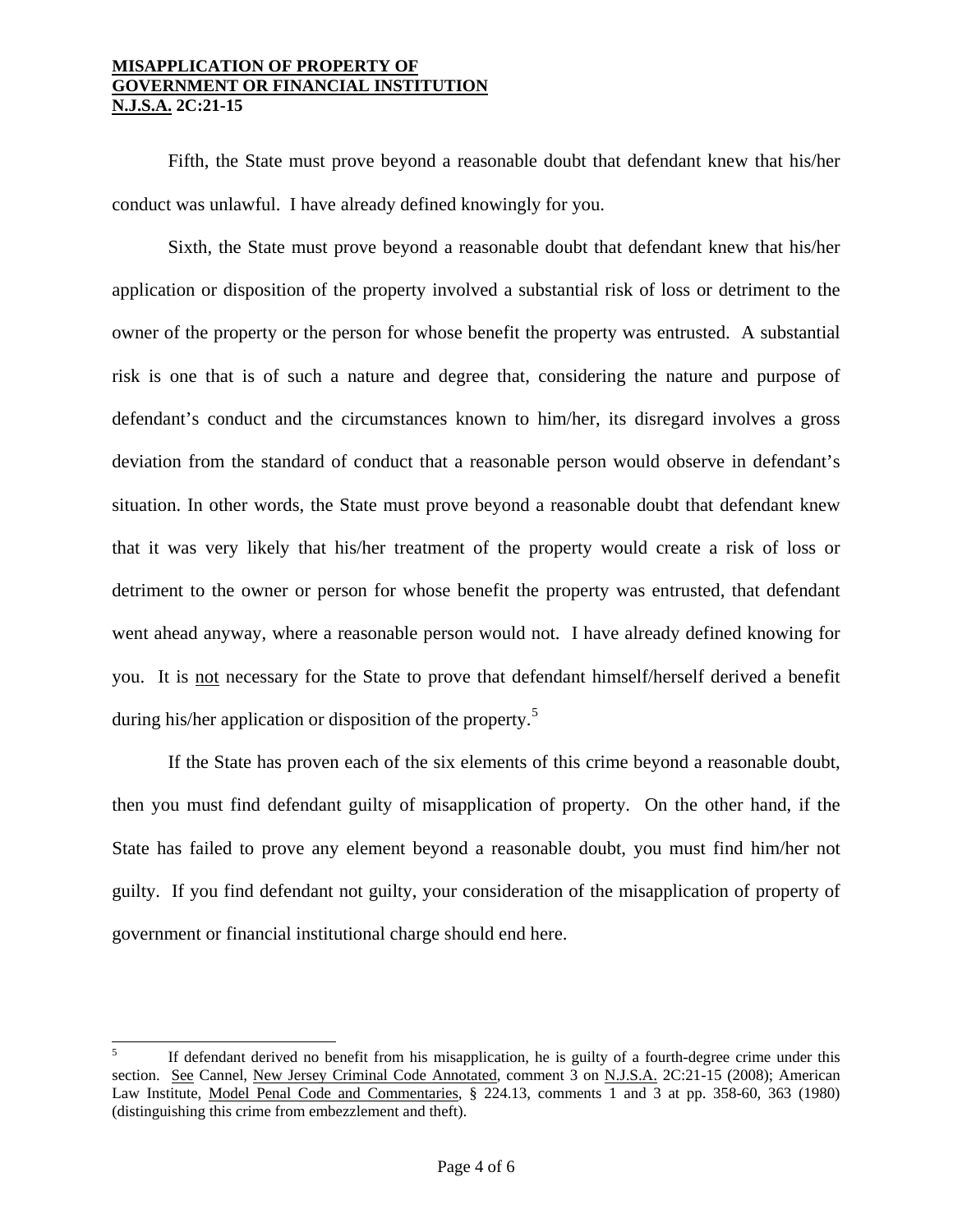However, if you find defendant guilty beyond a reasonable doubt, you must then proceed to make two additional factual findings. Specifically, you must indicate whether defendant derived a benefit and, if so, the value of the benefit he/she derived.

First, you must determine whether the State has proven beyond a reasonable doubt that defendant derived a benefit as a result of misapplying (the government's) (the financial institution's) property. Benefit means a gain or advantage, or anything regarded by the beneficiary as a gain or advantage, including but not limited to a pecuniary benefit or a benefit to any person or entity in whose welfare he/she is interested. Please indicate whether the State has proven that defendant derived a benefit from the alleged misapplication beyond a reasonable doubt by marking "yes" or "no" on your verdict sheet.

 If you have both determined that defendant is guilty of misapplication of property, and indicated that "yes," that defendant did derive a pecuniary benefit from the misapplication, then you must go on to determine the amount of that pecuniary benefit. Specifically, you must indicate on the verdict sheet if the benefit that defendant derived has a value that:

### **[CHOOSE APPROPRIATE SECTIONS]**

- (1) is \$75,000.00 or more;
- (2) exceeds \$1,000.00, but is less than \$75,000.00;
- (3) is \$1,000.00 or less.

i<br>L

 The "benefit derived" includes the value of all funds or property misapplied by defendant.<sup>[6](#page-3-0)</sup> That is, the value of the property misapplied is not simply the value of its use during the period in which defendant exercised control over the property. For example, if defendant

<span id="page-4-0"></span><sup>6</sup> State v. Modell, 260 N.J. Super. 227, 250-51 (App. Div. 1992), certif. denied, 133 N.J. 432 (1993); see also State v. Cetnar, 341 N.J. Super. 257, 263-64 (App. Div.), certif. denied, 170 N.J. 89 (2001).